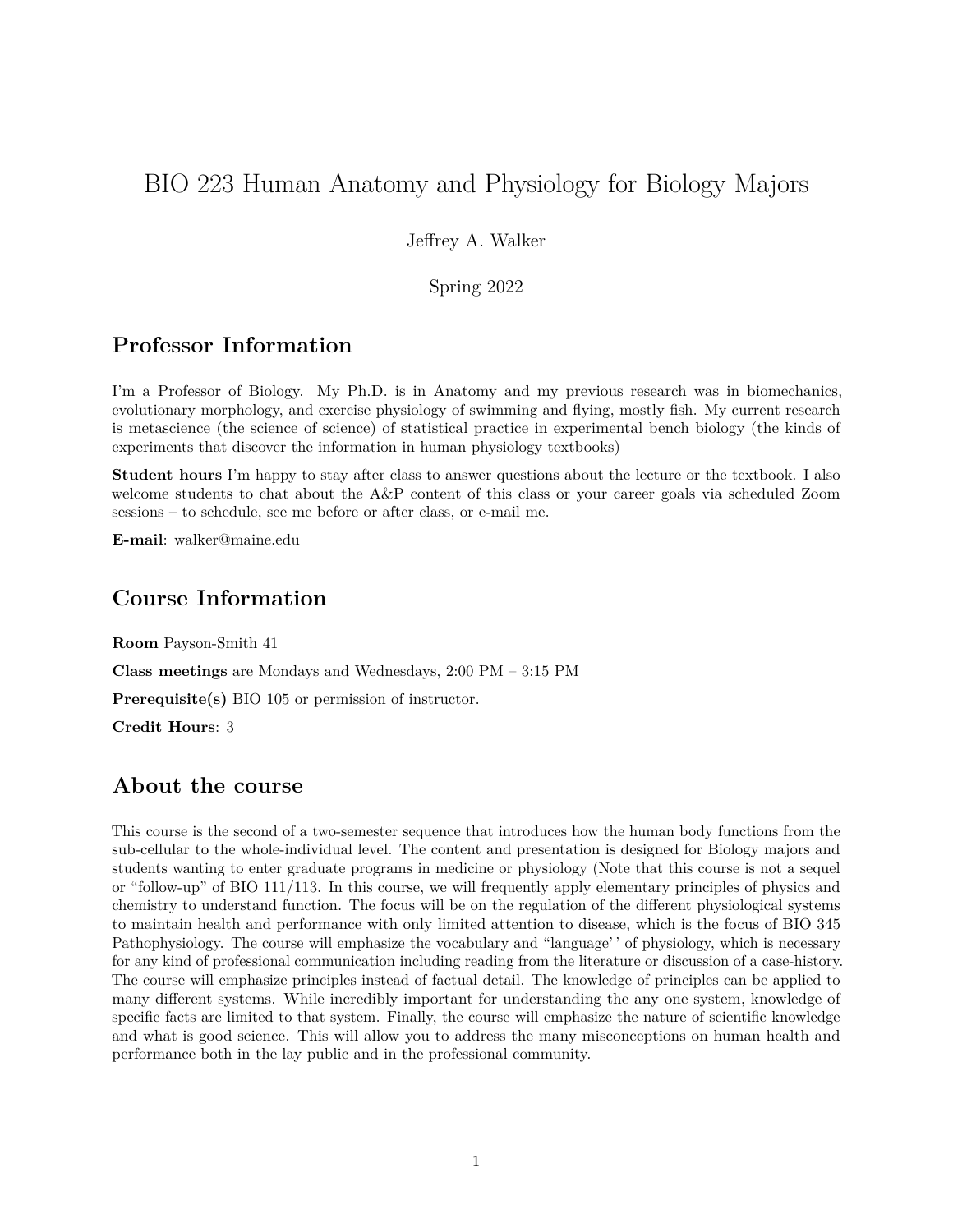# **Learning goals**

At the completion of this course, students will be able to:

- 1. Explain physiological mechanisms using the language of physiology and principles of chemistry and physics
- 2. Explain the goals and limits of science, especially applied to human health, performance, and disease
- 3. Recognize reliable sources of information relevant to human physiology, health, performance, and disease
- 4. Apply the principles learned to correct misconceptions that are common in both the lay public and the professional community

# **Course Details**

#### **Why lectures are important**

My lectures are one, long, story that integrates the themes, concepts, and information in human physiology that I think are important for becoming an expert in the field. A textbook – any textbook – supports this story with written material. **The textbook should be viewed as a reference**, kind of like a dictionary, or an encylopedia, or wikipedia. As a reference, the textbook will have information that is not part of the story that I teach at the level of this class. And, it will fail to have some of the information in my story. A good example of information that is in my story but missing from the textbook is physiological genetics (wait what? physiological genetics is hugely important to human health and performance!). I provide reading material for the missing bits but I cannot chop out the extra information in your textbook. I wouldn't anyway. . . all this information is great, even if its not part of the story that I teach. Regardless, this is why lectures are important – when it comes to evaluating your learning with tests, the evaluations are based *mostly on* (but not limited to) concepts and information from my lectures.

## **Textbook**

A textbook of some sort is critical for learning intro Biology, including Intro human physiology. This textbook *could* be wikipedia (see below) but I would highly, highly, highly recommend that you purchase a textbook. If you think there is some chance that you will apply for medical/dental/vet/physician assistant school or apply to a masters/phd program, you will almost certainly have to take a standardized test that will cover the material in human physiology. You will want to use a textbook to re-study all of this material.

#### **Recommended textbook**

Vander's Human Physiology: The Mechanisms of Body Function}. 14th Edition.

Author(s): Widmaier, Raff, and Strang; ISBN-13: 978-1259294099

#### **Notes about reading**

I do not assign mandatory homework from the textbook but I do refer to pages or figures. Note that if you choose to use another textbook it will be up to you to figure out the relevant readings. This is a good skill to acquire anyway.

**A note on Wikipedia**. Wikipedia contains all of the information that you need for this class. It is not perfect, but is very reliable, despite a few mistakes (probably from students entering information as parts of poorly edited projects). But textbooks also contain mistakes. Professionals in many fields use Wikipedia to rapidly find reliable information. While Wikipedia is an excellent supplementary resource, I would not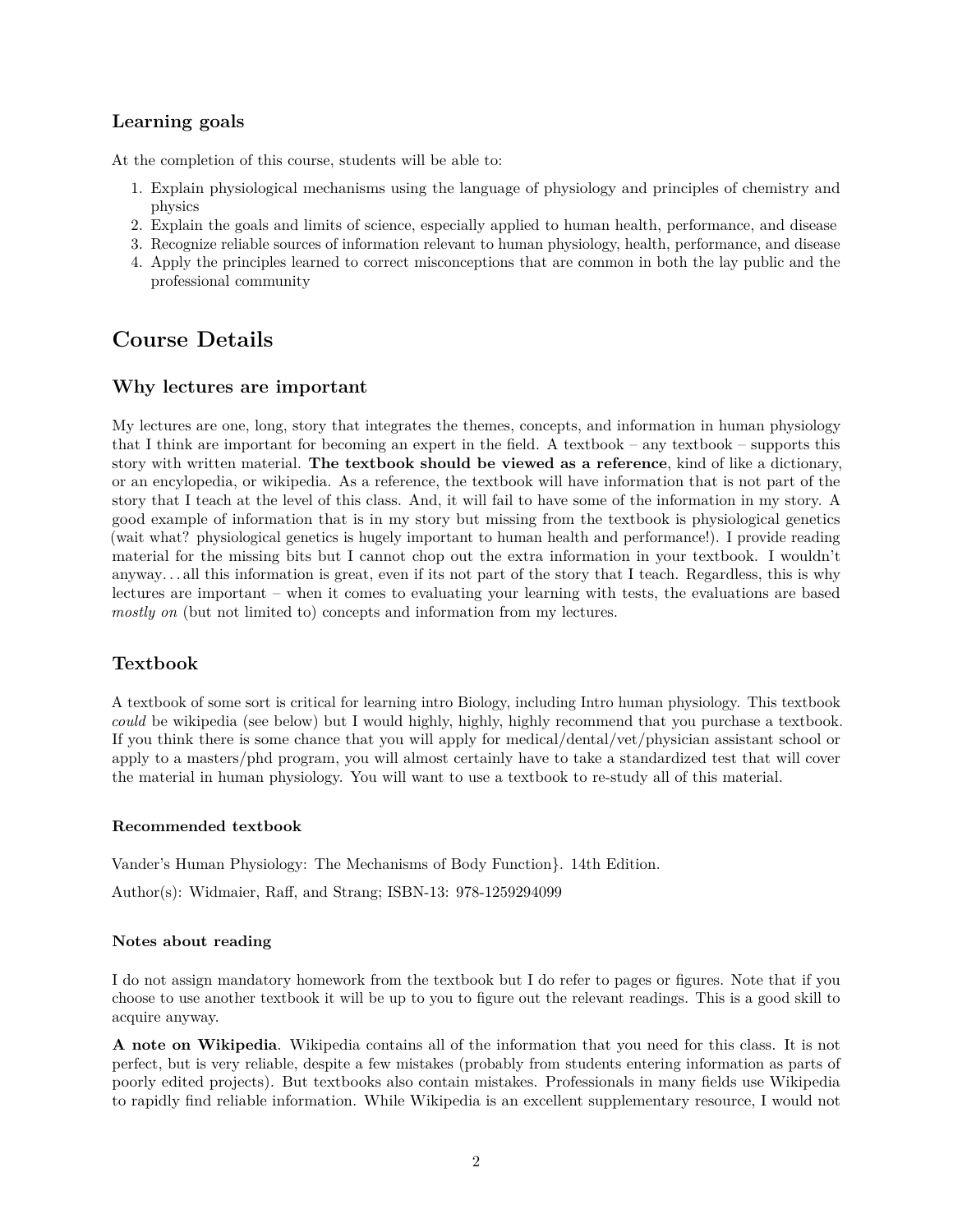| Work   | Percent |
|--------|---------|
| Exam 1 | 20%     |
| Exam 2 | 20%     |
| Exam 3 | 20%     |
| Exam 4 | 20%     |
| Exam 5 | 20%     |

recommend it as your sole resource. There is too much detail. It takes skill to scan through wikipedia and focus on the relevant material and to not click your way down a path of irrelevancies. But I highly *strongly* recommend using Wikipedia as a supplementary study source.

# **How to study from a textbook**

- 1. A textbook is not a novel, don't read it like one.
- 2. Before the lecture
	- a. Read the section headings of the relevant chapter and think about what these headings mean and creating a scaffold in your brain for organizing these concepts.
	- b. Look at each figure and understand what the figure is communicating.
	- c. Find all the bold face terms and say these out loud, to your cat, your potted plant, or your roommate. Write down the bold face terms on one side of an index card and the meaning of the term on the opposite side
- 3. Immediately after the lecture
	- a. Mark in your lecture notes the locations (page/column/paragraph, figure number, table number) in the chapters that cover this. Note I wrote locations and chapters – the information could be in multiple locations and yes, multiple chapters. Use the index to help with this.
	- b. Mark in your textbook sections that I emphasized in lecture.
	- c. Use your notebook to draw figures from lecture and figures from your textbook. At this stage, these can be copies.
	- d. Read the text in the sections relevant to the figure. Add additional information.
	- e. Mark sections in your textbook that were not covered in the lecture. This doesn't mean I won't ask you question about information in these sections (its an open book test!). These are sections that I find less useful for lecture for a variety of reasons including 1) maybe there is too much detail for rote memory, 2) it might be very straightforward and you don't need me to explain it, or 3) maybe I just find it less exciting or important.
	- f. Look at the study questions after sections and after the chapter. Write down the question and answer in your notebook. Check your answer. Write down the correct answer.
- 4. After completion of #3
	- a. Use your notebook to draw figures from lecture and figures from your textbook **from memory and from your understanding**. Do **NOT** use lecture/textbook figures to guide you. Label the figure or number the steps in a process. After you're done, compare with the lecture/textbook figure and identify what you know and what you don't know.
	- b. Test vocabulary with your index cards
	- c. Look at the study questions after sections and after the chapter. Write down the question and answer in your notebook. Check your answer. Write down the correct answer. If your answer was wrong, write down why your answer was wrong.
- 5. The schedule contains specific sections and skips some sections, do I need to read the missing sections? See item 3d above!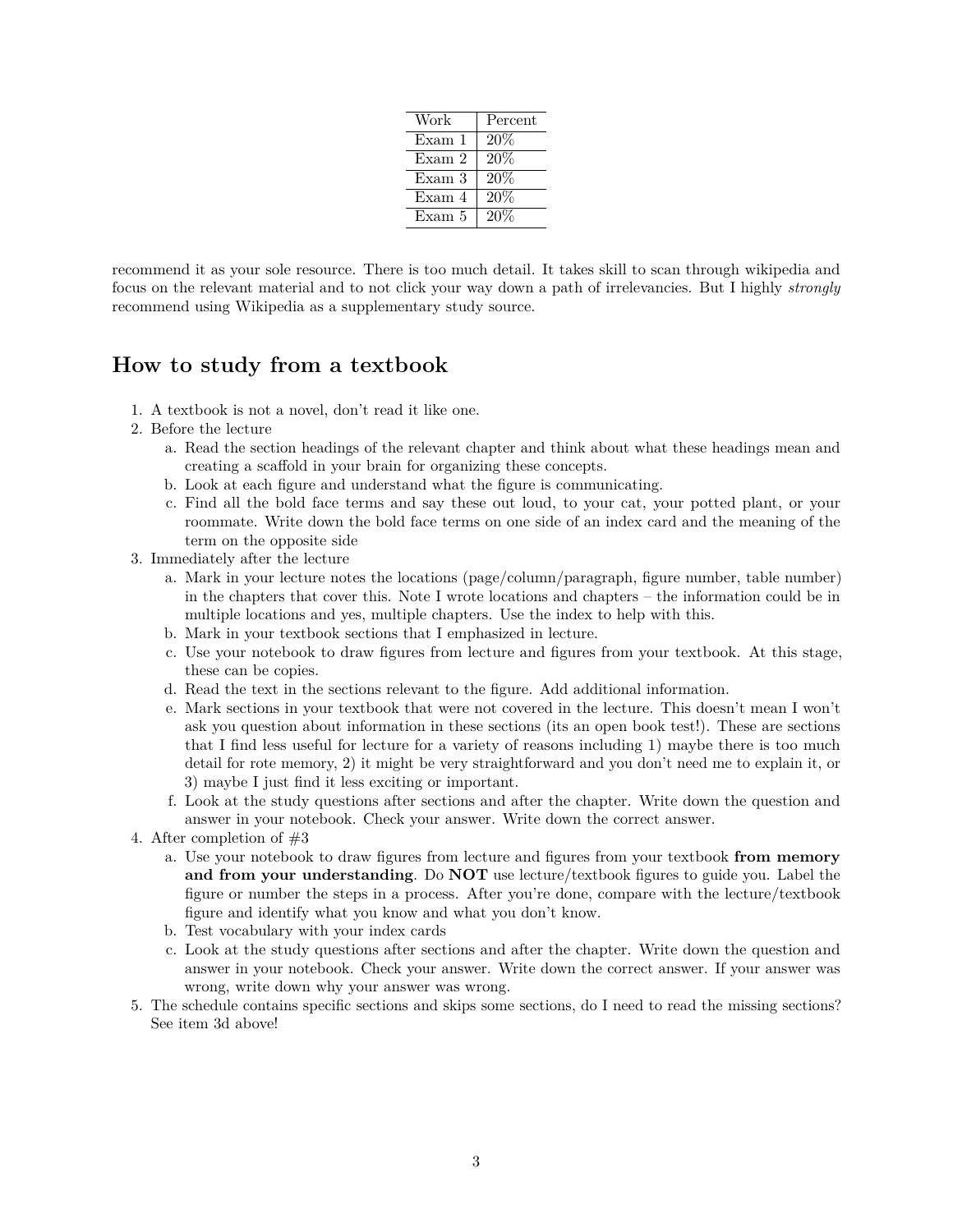# **Work Involved**

### **Exams**

### **The TL;DR**

There are five, online exams that will be taken using Brightspace. Each exam is

- 1. Open resource (lecture notes, textbook, wikipedia), other than asking for or sharing answers.
- 2. Untimed, but there is a three day window to submit.
- 3. Three attempts. The highest attempt will be your score.
- 4. Feedback. Immediately following submission, you will get feedback on which questions were answered correctly and which incorrectly, BUT you will not be given the correct answers to the questions answered incorrectly.
- 5. Questions drawn from lectures and textbook. Most questions will have been thoroughly discussed in lecture. Some will not have been in lecture at all.
- 6. Cumulative. A small fraction of questions from content in previous units (including BIO 221) will be included.

#### **About the exams**

- 1. Exams will have between 25 and 50 multiple choice questions
- 2. Each attempt will be unique.

– Most questions will have multiple versions of the same fundamental question and the version that you see will be random. When you retake another attempt, you will see different combinations of these versions.

 $-$  Some questions will have multiple versions that evaluate knowledge in a specific area but the different versions will be fundamentally different questions.

#### **Why this type of exam?**

- 1. Untimed, open resource exams emphasize the ability to recognize reliable answers and reliable sources, which are critical skills in all modern careers in human health and performance
- 2. Untimed, open resource exams emphasize reading comprehension over rote memory
- 3. Multiple attempts encourages students to engage with sources and review specific concepts multiple times, which is a kind of [retrieval practice](https://www.retrievalpractice.org/why-it-works)
- 4. Cumulative testing encourages [retrieval practice](https://www.retrievalpractice.org/why-it-works)

#### **Exams are tools to self-assess learning**

The goal of exams is to **self-assess** learning. The exams have questions at multiple levels of learning – from questions that assess recall of common and important physiology vocabulary to questions that require integration of concepts. Some of the questions are challenging, in the sense that 1) all answers may seem plausible if you are not well prepared, or 2), the answer requires integrating information from multiple places in the textbook, which means you cannot open to a page and point to the answer.

• The goal of writing an exam in which most or all choices for some questions seem plausible is to assess the level of understanding – which students have understood the content well enough to recognize subtle differences in context or meaning. The goal is not to "trick" students. Professors aren't evil... we have very good pedagogical reasons for designing exams the way we do.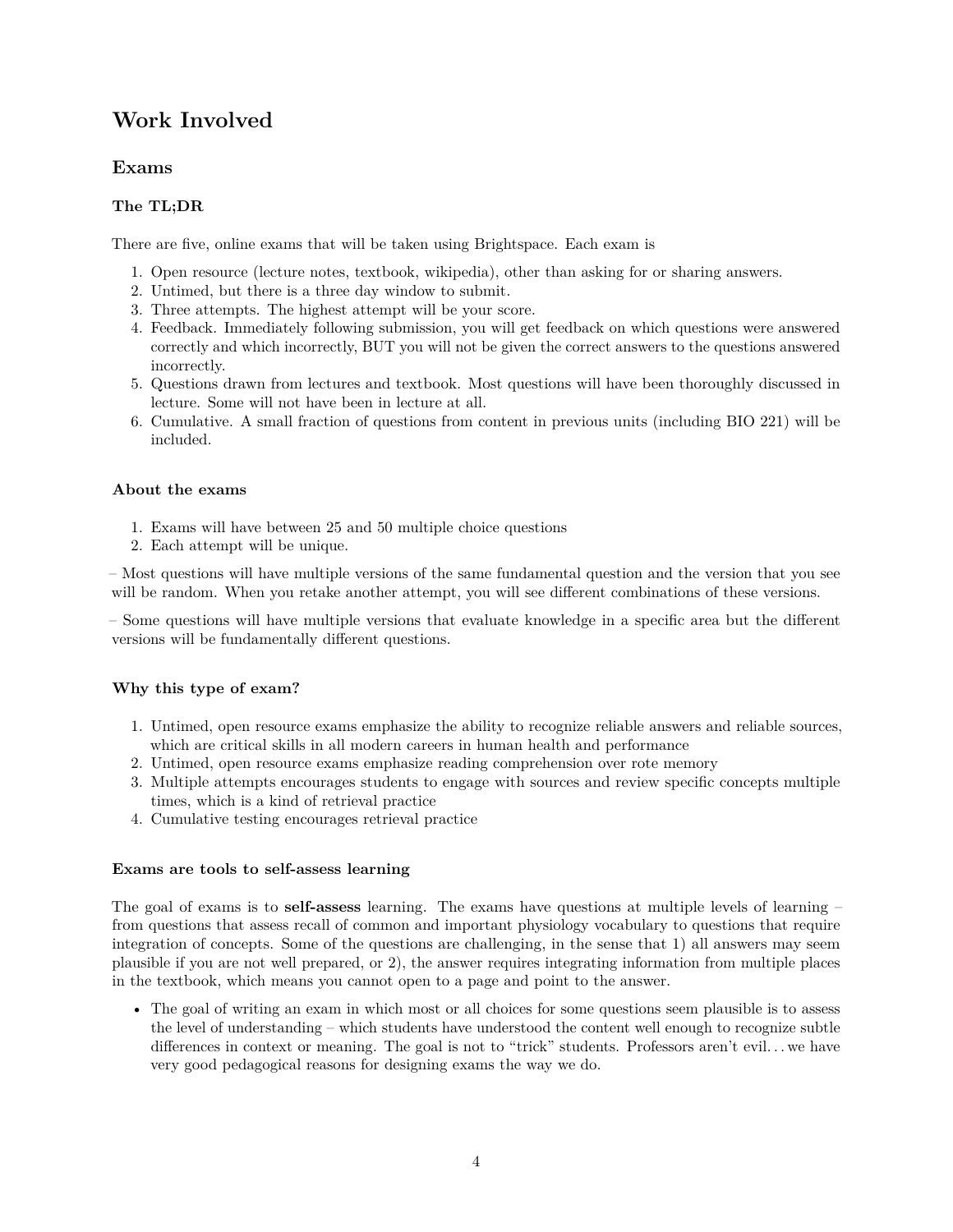- the goal of writing an exam that requires integration of information is again, to assess the level of understanding – which students can go beyond memorization of vocabulary and steps in a pathway by integrating concepts.
- the goal of an untimed exam is to allow you to evaluate your learning given full access to information and with a reasonable time to do this. This is actually how the modern world works. Everyone in every profession "googles" information and then uses their own prior learning to 1) evaluate the reliability of the googled information and) integrate the googled information with prior knowledge to construct an answer.

### **Exam score to grade map**

The "map" from a numeric score to a letter grade is:

| $\rm{}Scores$ | Grades       |
|---------------|--------------|
| 90-100        | $\mathsf{A}$ |
| 87-89         | $A-$         |
| 84-86         | $_{\rm B+}$  |
| 80-83         | B            |
| 77-79         | $B -$        |
| 74-76         | $C+$         |
| 70-73         | С            |
| 67-69         | C            |
| 60-66         | Ð            |
| ← 60          | F            |

#### **Final course grade**

The final course grade will be mapped from the average of the five exam scores.

# **Course Policies**

**class attendance**. I do not take attendance. That said, class is fun (ha ha, sure) and you meet lots of other students who are potential study partners and friends. People that succeed surround themselves by people that succeed. Success is infectious.

# **University Policies and Resources**

# **ACADEMIC INTEGRITY / PLAGIARISM**

Everyone associated with the University of Southern Maine is expected to adhere to the principles of academic integrity central to the academic function of the University. Any breach of academic integrity represents a serious offense. Each student has a responsibility to know the standards of conduct and expectations of academic integrity that apply to academic tasks. Violations of academic integrity include any actions that attempt to promote or enhance the academic standing of any student by dishonest means. Cheating on an examination, stealing the words or ideas of another (i.e., plagiarism), making statements known to be false or misleading, falsifying the results of one's research, improperly using library materials or computer files, or altering or forging academic records are examples of violations of this policy which are contrary to the academic purposes for which the University exists. Acts that violate academic integrity disrupt the educational process and are not acceptable.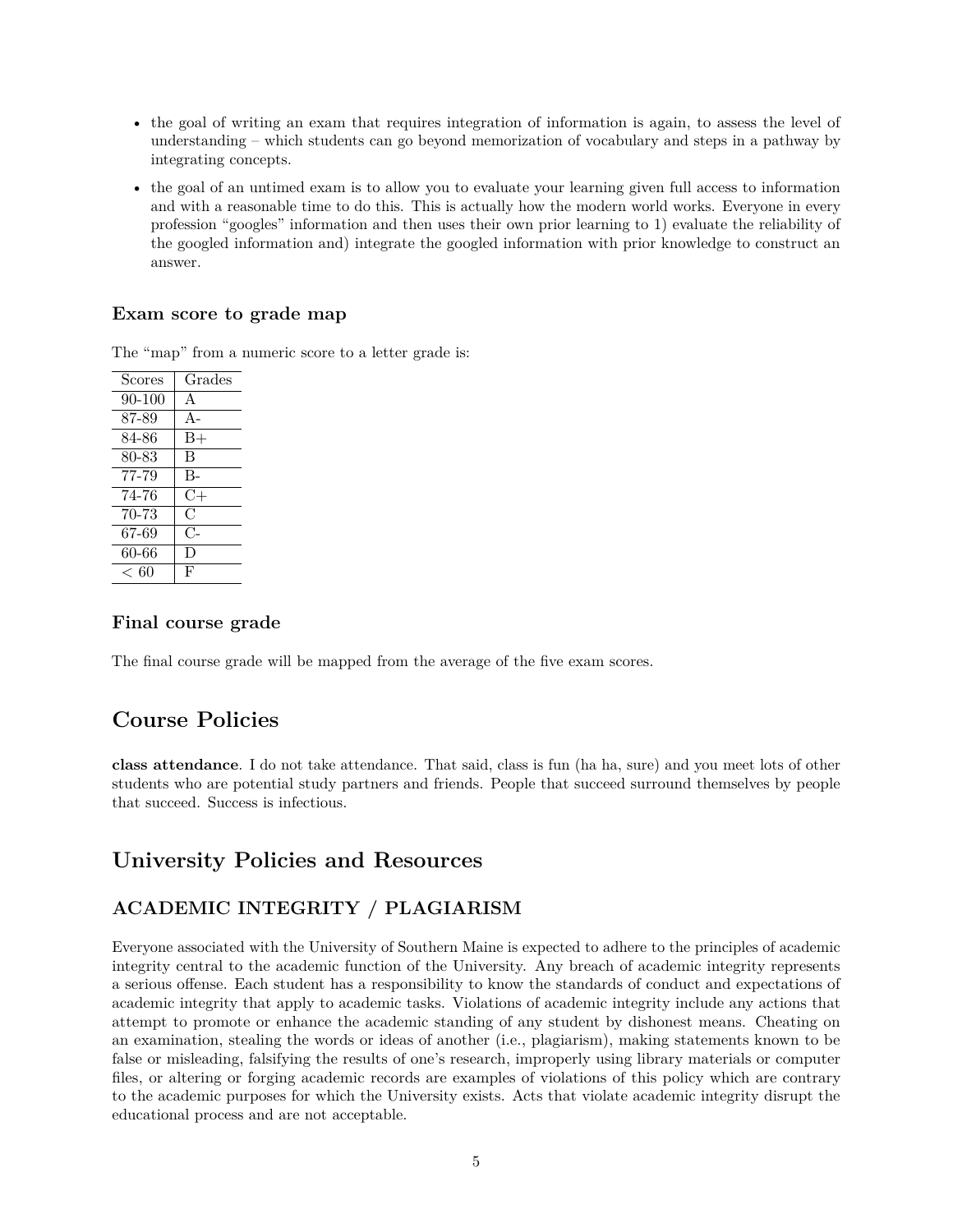Evidence of a violation of the academic integrity policy will normally result in disciplinary action. A copy of the complete policy may be obtained from the office of Community Standards and Mediation, online at <https://usm.maine.edu/community-standards-mediation/academic-integrity>or by calling and requesting a copy at (207) 780-5242.

FINAL EXAMINATIONS/FINAL PROJECT It is a USM academic policy that no tests or exams may be scheduled during the last week of classes.

# **DISABILITY ACCOMMODATIONS**

The university is committed to providing students with documented disabilities equal access to all university programs and services. If you think you have a disability and would like to request accommodations, you must register with the Disability Services Center. Timely notification is essential. The Disability Services Center can be reached by calling 207-780-4706 or by email [dscusm@maine.edu.](mailto:dscusm@maine.edu) If you have already received a faculty accommodation letter from the Disability Services Center, please provide me with that information as soon as possible. Please make a private appointment so that we can review your accommodations.

# **TUTORING AND WRITING ASSISTANCE**

Tutoring at USM is for all students, not just those who are struggling. Tutoring provides active feedback and practice, and is available for writing, math, and many more subjects.

Walk-in tutoring is available at the Glickman Library in Portland, the Gorham Library, and the LAC Writing Center. For best service, we recommend making an appointment at [https://usm.maine.edu/learningcommon](https://usm.maine.edu/learningcommons/schedule-tutoring-appointment)  [s/schedule-tutoring-appointment.](https://usm.maine.edu/learningcommons/schedule-tutoring-appointment) Questions about tutoring should be directed to Naamah Jarnot at 207 780-4554. Interested in becoming a more effective, efficient learner? Check out [https://usm.maine.edu/agile!](https://usm.maine.edu/agile)

## **COUNSELING**

Counseling is available at USM. The best way to schedule an appointment is to email [usm.health@maine.edu.](mailto:usm.health@maine.edu) More information is available at [https://usm.maine.edu/uhcs.](https://usm.maine.edu/uhcs)

## **NONDISCRIMINATION POLICY**

The University of Southern Maine is an EEO/AA employer, and does not discriminate on the grounds of race, color, religion, sex, sexual orientation, transgender status, gender expression, national origin, citizenship status, age, disability, genetic information or veteran's status in employment, education, and all other programs and activities. The following person has been designated to handle inquiries regarding non-discrimination policies: Sarah E. Harebo, Director of Equal Opportunity, 101 North Stevens Hall, University of Maine, Orono, ME 04469-5754, 207.581.1226, TTY 711 (Maine Relay System).

## **STATEMENT ON RELIGIOUS OBSERVANCE FOR USM STUDENTS**

Absence for Religious Holy Days: The University of Southern Maine respects the religious beliefs of all members of the community, affirms their rights to observe significant religious holy days, and will make reasonable accommodations, upon request, for such observances. If a student's religious observance is in conflict with the academic experience, they should inform their instructor(s) of the class or other school functions that will be affected. It is the student's responsibility to make the necessary arrangements mutually agreed upon with the instructor(s).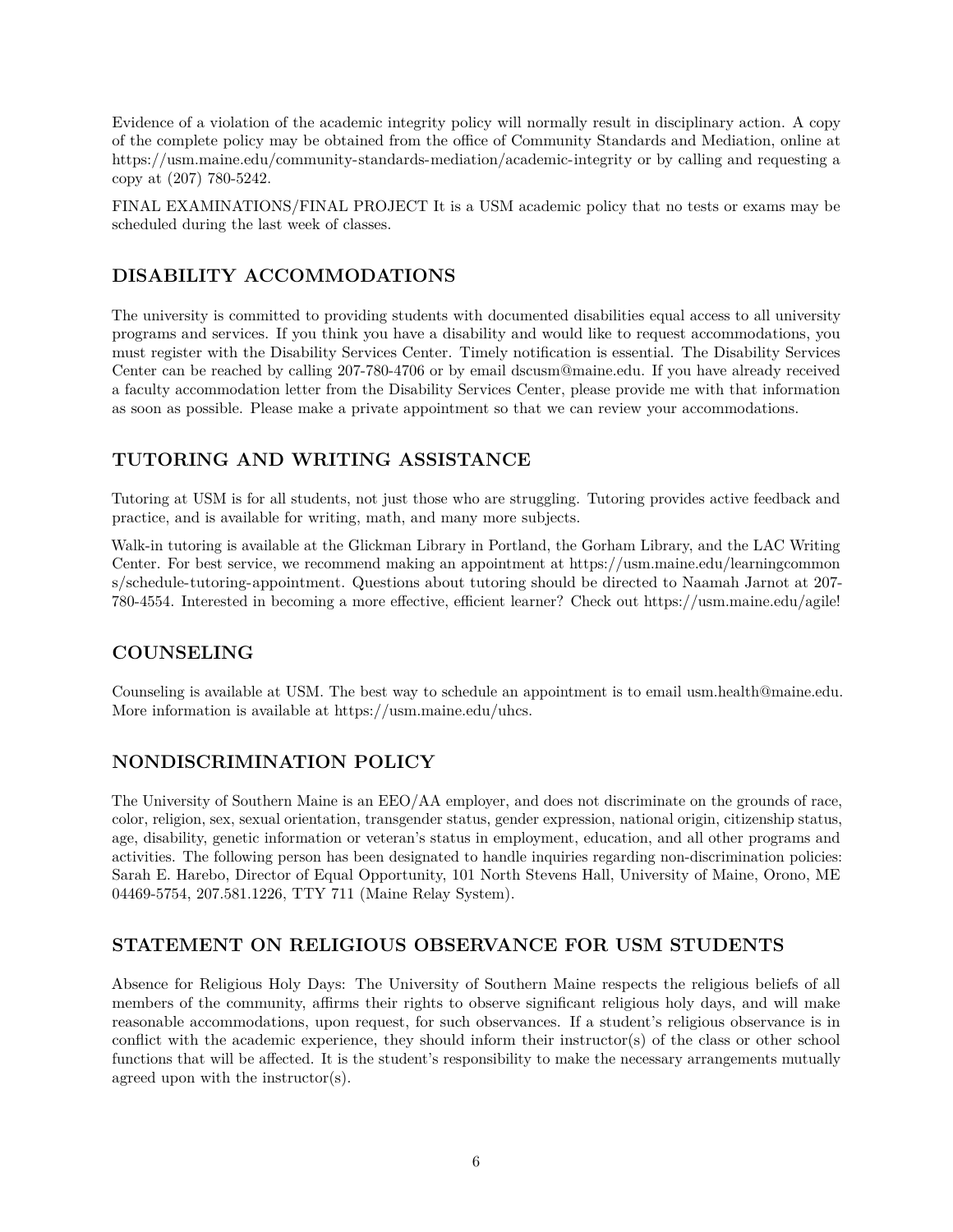## **TITLE IX STATEMENT**

The University of Southern Maine is committed to making our campuses safer places for students. **Because of this commitment, and our federal obligations, faculty and other employees are considered mandated reporters when it comes to experiences of interpersonal violence (sexual assault, sexual harassment, dating or domestic violence, and stalking).** Disclosures of interpersonal violence must be passed along to the University's Deputy Title IX Coordinator who can help provide support and academic remedies for students who have been impacted. More information can be found online at [https:](https://usm.maine.edu/campus-safety-project) [//usm.maine.edu/campus-safety-project](https://usm.maine.edu/campus-safety-project) or by contacting Sarah E. Holmes at [sarah.e.holmes1@maine.edu](mailto:sarah.e.holmes1@maine.edu) or 207-780-5767.

If students want to speak with someone confidentially, the following resources are available on and off campus: University Counseling Services (207-780-4050); 24 Hour Sexual Assault Hotline (1-800-871-7741); 24 Hour Domestic Violence Hotline (1-866-834-4357).